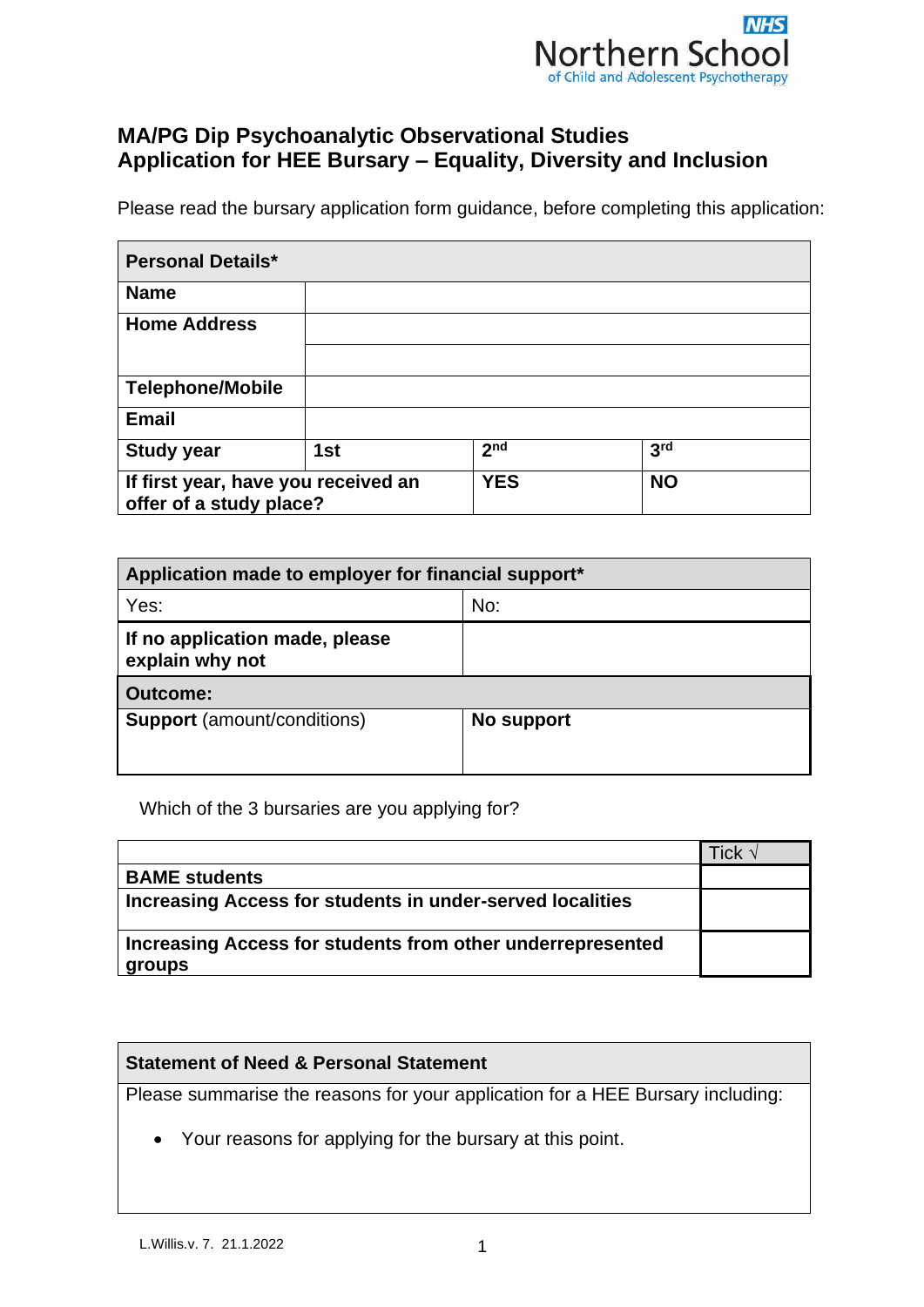- How you meet the criteria for the bursary applied for.
- Describe why you are committed to a psychoanalytic training and a career in Child and Adolescent Psychotherapy in the future

**Please state how this bursary would support you to achieve your goals**

| <b>Breakdown of Financial Information</b> |      |                      |           |
|-------------------------------------------|------|----------------------|-----------|
|                                           |      | <b>ANNUAL INCOME</b> |           |
|                                           | Self | Partner/<br>Other    | Sub Total |
| <b>NET Annual Earned Income</b>           |      |                      |           |
| Income from savings/investments           |      |                      |           |
| <b>Social Security Benefits</b>           |      |                      |           |
| <b>Other Benefits/Tax Credits</b>         |      |                      |           |
| Other Income (please specify) *           |      |                      |           |
| <b>TOTAL ANNUAL NET INCOME</b>            |      |                      |           |

*All information will be treated in the strictest confidence.*

\* Please state here any additional financial support (either one off or ongoing payments) you may be receiving from your workplace or extended family.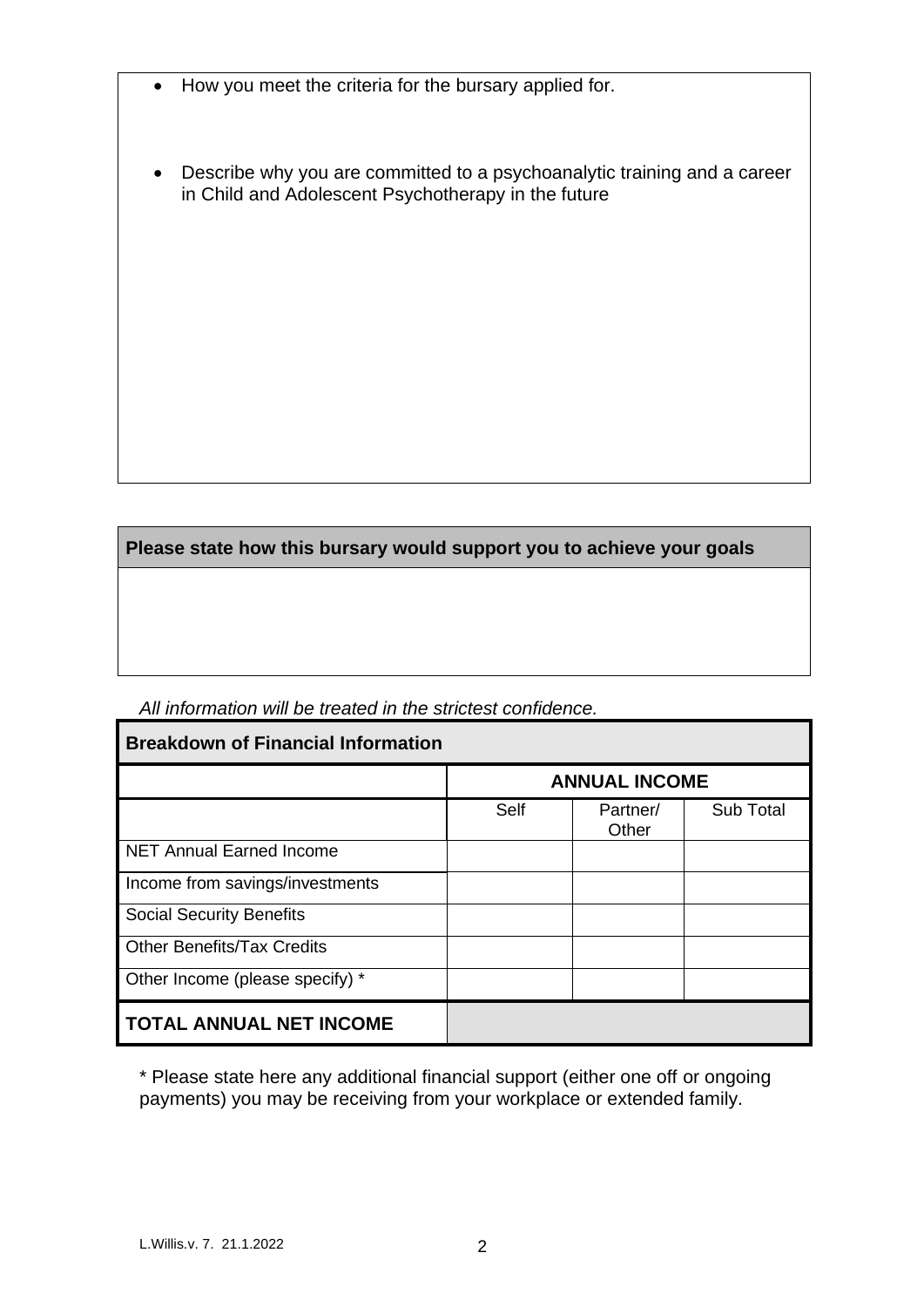|                                                             | <b>ANNUAL EXPENDITURE</b> |
|-------------------------------------------------------------|---------------------------|
| Mortgage Repayments or Rent                                 |                           |
| <b>Council Tax</b>                                          |                           |
| <b>Water Rates</b>                                          |                           |
| Insurance (house - buildings, contents,<br>life etc)        |                           |
| Utilities (gas, electric, water etc)                        |                           |
| Telephone                                                   |                           |
| Living Expenses (eg food, household)                        |                           |
| <b>Child Care Costs</b>                                     |                           |
| Loan, Hire Purchase, Credit Card<br>Repayments and Interest |                           |
| Car (running costs and standing charges)                    |                           |
| Other travel expenses                                       |                           |
| Other (please specify)                                      |                           |
| <b>TOTAL ANNUAL EXPENDITURE</b>                             |                           |

## **Your projected MPO Course-related Expenses for 2021/22**

| Annual travel costs to NSCAP*                                                        |  |
|--------------------------------------------------------------------------------------|--|
| Travel costs to your observation placement*                                          |  |
| Number of modules to be studied in the coming year                                   |  |
| Education fees for the coming year                                                   |  |
| Fees for once weekly analysis                                                        |  |
| Total projected annual course expenditure                                            |  |
| * Mileage costs calculated at 45p per mile, bus, coach or standard class rail travel |  |

(advance bookings) only. Taxi costs only where this is essential for mobility.

| How many years of support are you applying for? |  |  |
|-------------------------------------------------|--|--|
|                                                 |  |  |
|                                                 |  |  |

| <b>Residency status</b>    | Tick $\sqrt{ }$ |
|----------------------------|-----------------|
| <b>UK National</b>         |                 |
| Settled status             |                 |
| Permanent residence        |                 |
| Indefinite leave to remain |                 |
| EU settlement scheme       |                 |
| Other                      |                 |